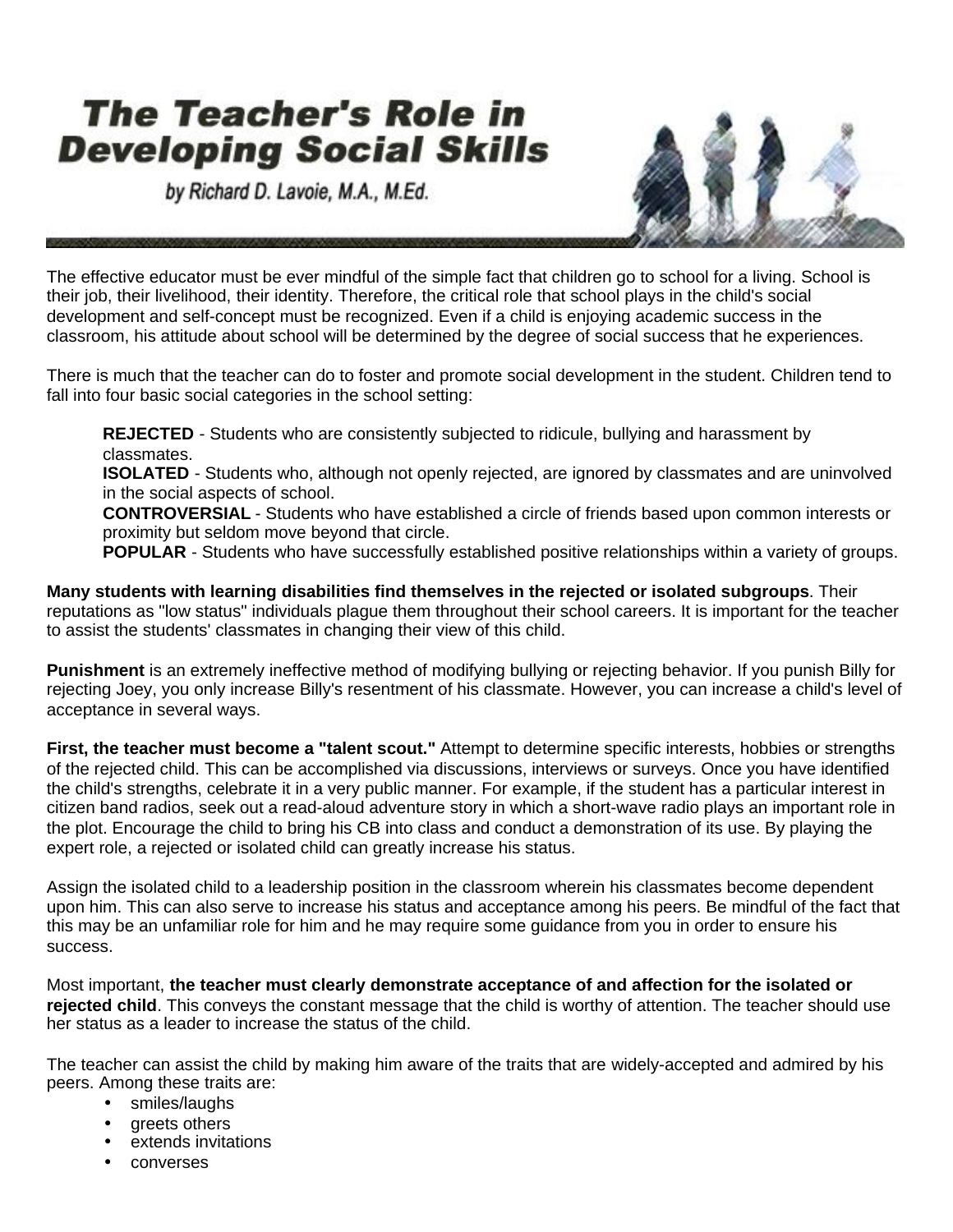- shares
- gives compliments

**It is important that the teacher recognize the crucial role that the child's parents and siblings can play** in the development of social competence. Ask his parents to visit school for a conference to discuss the child's social status and needs. School and home must work in concert to ensure that target skills are reinforced and monitored. Social goals should be listed and prioritized. It is important to focus upon a small group of skills such as sharing and taking turns, rather than attempting to deal simultaneously with the entire inventory of social skills.

## **Working with Preschoolers**

Early childhood educators are in a particularly good position to foster the acceptance of the socially incompetent child. By demonstrating acceptance of the child despite his behavioral or language weaknesses, the teacher generally finds that this attitude is mirrored by the child's classmates. The teacher's goals should focus on promoting age-appropriate language/communication skills for the child. This instruction should be provided in a positive, supportive and accepting manner.

## **Working with Elementary School Children**

**Assign the troubled child to work in pairs** with a high-status child who will be accepting and supportive. Cooperative education activities can be particularly effective in this effort to include the rejected child in the classroom. These activities enable the child to use his academic strengths while simultaneously developing his social skills.

The teacher must constantly **search for opportunities to promote and encourage appropriate social interactions** for the socially inept child (e.g.. "Andrew, would you please go over to Sally's desk and tell her that I would like her to bring me her math folder?") Have students work in pairs to complete experiments, bulletin boards and peer tutoring.

The student with social skill deficits invariably experiences rejection in any activity that requires students to select classmates for teams or groups. This selection process generally finds the rejected child in the painful position of being the "last one picked". Avoid these humiliating and destructive situations **by pre-selecting the teams or drawing names from a hat.** An option is to intervene at the point when six or eight students remain unselected. Arbitrarily assign half of the students to one team and the remaining students to another. This prevents any one student from being in the damaging position of being "last picked".

**Board games and card games** can be used effectively to monitor and foster social development in the classroom. Such activities require students to utilize a variety of social skills (voice modulation, taking turns, sportsmanship, dealing with competition, etc.). These enjoyable activities can also be used to promote academic skills. Because games are often motivating for students, these activities can be used as a positive reinforcer. This setting also provides an opportunity to conduct effective social autopsies. However, these activities should be limited to a few times each week.

## **Working with Secondary School Students**

Teachers at the high school level must be particularly aware of the student who is being ignored or rejected by peers. During adolescence, it is critically important that the student be accepted by his classmates. The rejection suffered by adolescents with social skill deficits often places the student at risk for emotional problems. It may be unrealistic to expect an overworked algebra teacher to conduct social skill activities but the professional should, at a minimum, be willing and able to refer the child to appropriate resources in the school administration or guidance department.

The socially incompetent child often experiences isolation and rejection in his neighborhood, on the school bus and in group social activities. The teacher can provide this student with a classroom setting wherein he can feel